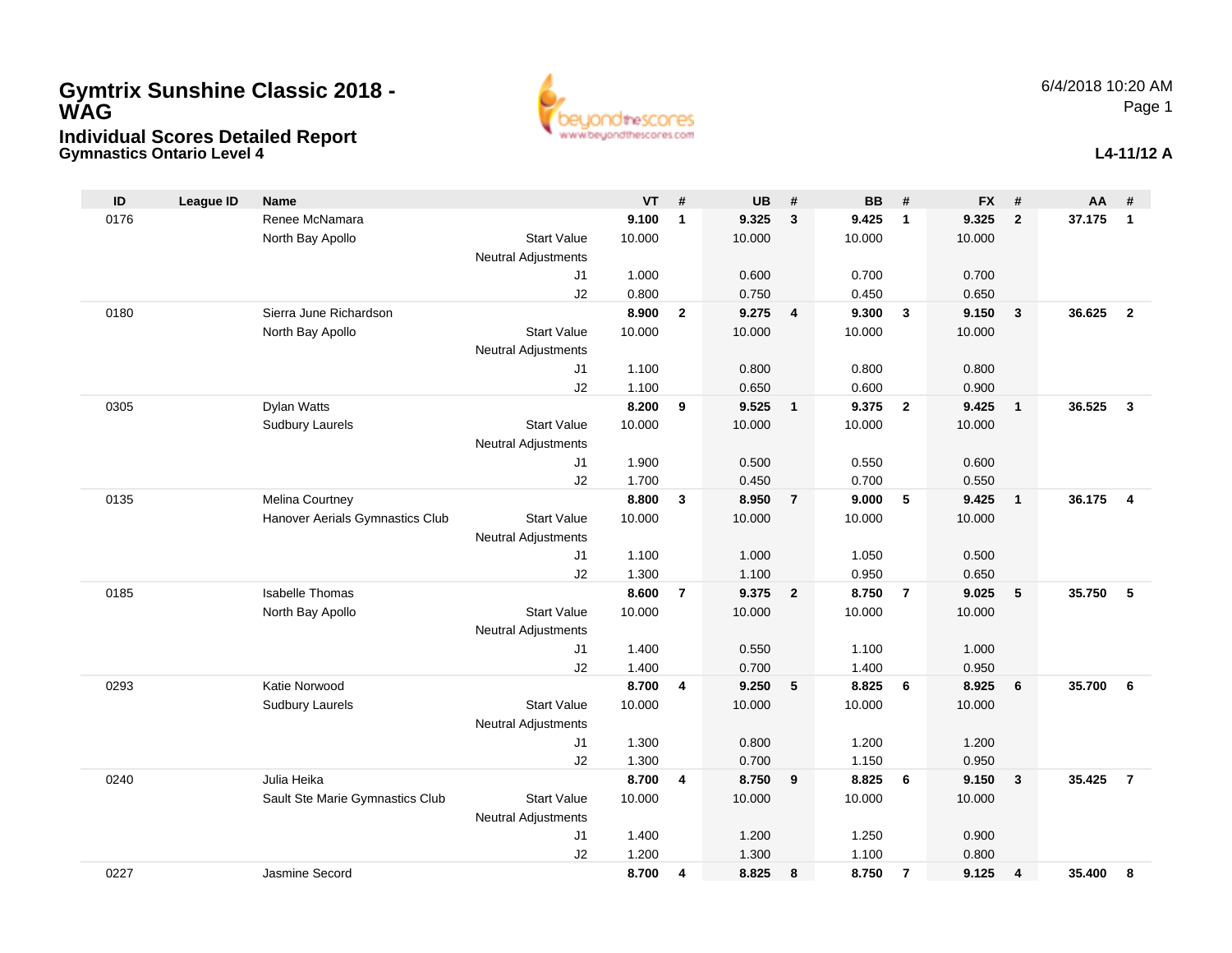

6/4/2018 10:20 AMPage 2

| Individual Scores Detailed Report |                                 | ъ.                         | www.beyondthescores.com |    |        |     |        |   |        |                |           |  |
|-----------------------------------|---------------------------------|----------------------------|-------------------------|----|--------|-----|--------|---|--------|----------------|-----------|--|
|                                   | Rock & Gold Gymnastics Inc      | <b>Start Value</b>         | 10.000                  |    | 10.000 |     | 10.000 |   | 10.000 |                |           |  |
|                                   |                                 | <b>Neutral Adjustments</b> |                         |    |        |     |        |   |        |                |           |  |
|                                   |                                 | J1                         | 1.200                   |    | 1.200  |     | 1.200  |   | 0.900  |                |           |  |
|                                   |                                 | J2                         | 1.400                   |    | 1.150  |     | 1.300  |   | 0.850  |                |           |  |
| 0129                              | Elizabeth Wilson                |                            | 8.400                   | 8  | 8.325  | 10  | 9.100  | 4 | 8.350  | 8              | 34.175 9  |  |
|                                   | Hanover Aerials Gymnastics Club | <b>Start Value</b>         | 10.000                  |    | 10.000 |     | 10.000 |   | 10.000 |                |           |  |
|                                   |                                 | <b>Neutral Adjustments</b> |                         |    |        |     |        |   |        |                |           |  |
|                                   |                                 | J1                         | 1.600                   |    | 1.850  |     | 0.850  |   | 1.600  |                |           |  |
|                                   |                                 | J <sub>2</sub>             | 1.600                   |    | 1.500  |     | 0.950  |   | 1.700  |                |           |  |
| 0102                              | Katia St Jean                   |                            | 8.625                   | -6 | 9.000  | - 6 | 7.550  | 9 | 8.775  | $\overline{7}$ | 33.950 10 |  |
|                                   | <b>Extreme North Gymnastics</b> | <b>Start Value</b>         | 10.000                  |    | 10.000 |     | 10.000 |   | 10.000 |                |           |  |
|                                   |                                 | <b>Neutral Adjustments</b> |                         |    |        |     |        |   |        |                |           |  |
|                                   |                                 | J1                         | 1.400                   |    | 1.100  |     | 2.550  |   | 1.250  |                |           |  |
|                                   |                                 | J <sub>2</sub>             | 1.350                   |    | 0.900  |     | 2.350  |   | 1.200  |                |           |  |
| 0095                              | <b>Alexie Poirier</b>           |                            | 8.650                   | 5  | 7.800  | 11  | 8.325  | 8 | 8.350  | 8              | 33.125 11 |  |
|                                   | <b>Extreme North Gymnastics</b> | <b>Start Value</b>         | 10.000                  |    | 10.000 |     | 10.000 |   | 10.000 |                |           |  |
|                                   |                                 | <b>Neutral Adjustments</b> |                         |    |        |     |        |   |        |                |           |  |
|                                   |                                 | J1                         | 1.400                   |    | 2.400  |     | 1.750  |   | 1.800  |                |           |  |
|                                   |                                 | J <sub>2</sub>             | 1.300                   |    | 2.000  |     | 1.600  |   | 1.500  |                |           |  |

#### **Gymnastics Ontario Level 4**

| ID   | League ID | Name               |                            | $VT$ # |                         | <b>UB</b> | #                       | <b>BB</b> | #              | <b>FX</b> | #              | $AA$ # |                |
|------|-----------|--------------------|----------------------------|--------|-------------------------|-----------|-------------------------|-----------|----------------|-----------|----------------|--------|----------------|
| 0045 | 1021300   | Rosa Maalouf       |                            | 9.450  |                         | 9.475     | -1                      | 9.450     | -1             | 9.200     | 3              | 37.575 |                |
|      |           | Corona Competitive | <b>Start Value</b>         | 10.000 |                         | 10.000    |                         | 10.000    |                | 10.000    |                |        |                |
|      |           |                    | <b>Neutral Adjustments</b> |        |                         |           |                         |           |                |           |                |        |                |
|      |           |                    | J1                         | 0.500  |                         | 0.450     |                         | 0.650     |                | 0.750     |                |        |                |
|      |           |                    | J <sub>2</sub>             | 0.600  |                         | 0.600     |                         | 0.450     |                | 0.850     |                |        |                |
| 0038 |           | Elise Katsube      |                            | 9.350  | $\overline{\mathbf{2}}$ | 9.350     | $\overline{\mathbf{2}}$ | 9.300     | $\overline{2}$ | 9.375     |                | 37.375 | $\overline{2}$ |
|      |           | Corona Competitive | <b>Start Value</b>         | 10.000 |                         | 10.000    |                         | 10.000    |                | 10.000    |                |        |                |
|      |           |                    | <b>Neutral Adjustments</b> |        |                         |           |                         | $-0.100$  |                |           |                |        |                |
|      |           |                    | J1                         | 0.600  |                         | 0.700     |                         | 0.550     |                | 0.650     |                |        |                |
|      |           |                    | J2                         | 0.700  |                         | 0.600     |                         | 0.650     |                | 0.600     |                |        |                |
| 0053 |           | Rebecca Myres      |                            | 9.100  | 3                       | 8.975     | - 6                     | 8.675     | -6             | 9.200     | 3              | 35.950 | 3              |
|      |           | Corona Competitive | <b>Start Value</b>         | 10.000 |                         | 10.000    |                         | 10.000    |                | 10.000    |                |        |                |
|      |           |                    | <b>Neutral Adjustments</b> |        |                         |           |                         |           |                |           |                |        |                |
|      |           |                    | J1                         | 1.000  |                         | 1.100     |                         | 1.300     |                | 0.700     |                |        |                |
|      |           |                    | J <sub>2</sub>             | 0.800  |                         | 0.950     |                         | 1.350     |                | 0.900     |                |        |                |
| 0194 |           | Sophia Moore       |                            | 8.900  | 4                       | 8.925     | $\overline{7}$          | 8.525     | 8              | 9.275     | $\overline{2}$ | 35.625 | 4              |

#### **L4-11/12 B**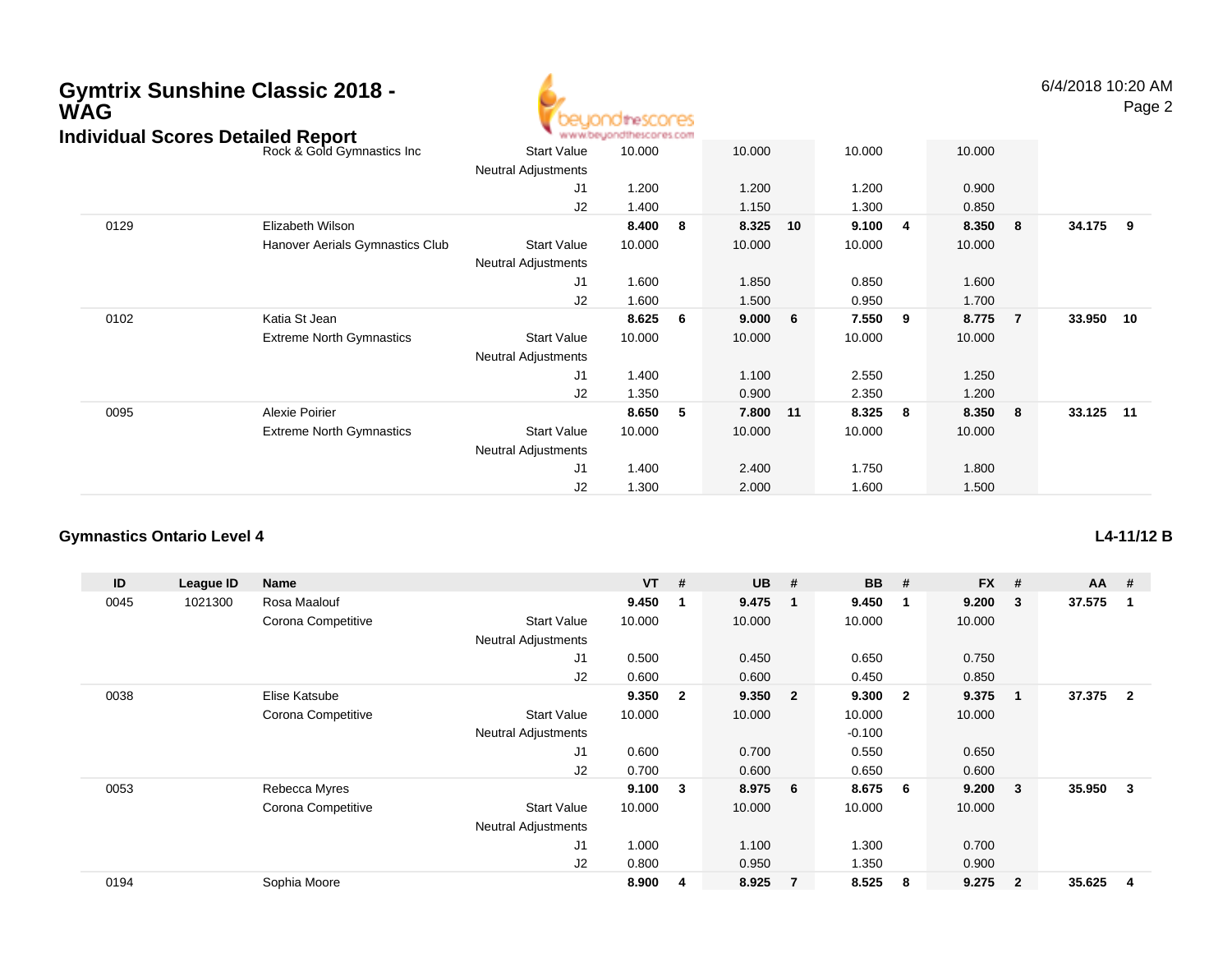| <b>Gymtrix Sunshine Classic 2018 -</b><br><b>WAG</b><br><b>Individual Scores Detailed Report</b> |                                      |                                                  | the SCONES<br>www.beyondthescores.com |                 |        |                         |          |                |        |                | 6/4/2018 10:20 AM | Page 3                  |
|--------------------------------------------------------------------------------------------------|--------------------------------------|--------------------------------------------------|---------------------------------------|-----------------|--------|-------------------------|----------|----------------|--------|----------------|-------------------|-------------------------|
|                                                                                                  | North Bay Gymtrix                    | <b>Start Value</b><br><b>Neutral Adjustments</b> | 10.000                                |                 | 10.000 |                         | 10.000   |                | 10.000 |                |                   |                         |
|                                                                                                  |                                      | J1                                               | 1.000                                 |                 | 1.200  |                         | 1.400    |                | 0.750  |                |                   |                         |
|                                                                                                  |                                      | J2                                               | 1.200                                 |                 | 0.950  |                         | 1.550    |                | 0.700  |                |                   |                         |
| 0214                                                                                             | Sarah Tippeneskum                    |                                                  | 8.550                                 | $\overline{7}$  | 8.825  | 8                       | 9.150    | $\mathbf{3}$   | 9.000  | $\overline{7}$ | 35.525            | $-5$                    |
|                                                                                                  | Petawawa Gymnastic's Club            | <b>Start Value</b><br><b>Neutral Adjustments</b> | 10.000                                |                 | 10.000 |                         | 10.000   |                | 10.000 |                |                   |                         |
|                                                                                                  |                                      | J1                                               | 1.400                                 |                 | 1.200  |                         | 0.850    |                | 0.900  |                |                   |                         |
|                                                                                                  |                                      | J2                                               | 1.500                                 |                 | 1.150  |                         | 0.850    |                | 1.100  |                |                   |                         |
| 0310                                                                                             | Nadia Guillemette                    |                                                  | 8.700                                 | $6\phantom{1}6$ | 8.825  | 8                       | 8.925    | 5              | 9.050  | $\bf 6$        | 35.500            | 6                       |
|                                                                                                  | Sudbury Salto Gymnastics Club        | <b>Start Value</b><br><b>Neutral Adjustments</b> | 10.000                                |                 | 10.000 |                         | 10.000   |                | 10.000 |                |                   |                         |
|                                                                                                  |                                      | J1                                               | 1.400                                 |                 | 1.200  |                         | 1.150    |                | 0.950  |                |                   |                         |
|                                                                                                  |                                      | J2                                               | 1.200                                 |                 | 1.150  |                         | 1.000    |                | 0.950  |                |                   |                         |
| 0196                                                                                             | Zionna Osas                          |                                                  | 8.200                                 | 9               | 9.125  | $\overline{\mathbf{4}}$ | 9.025    | $\overline{4}$ | 9.075  | $\sqrt{5}$     | 35.425            | $\overline{7}$          |
|                                                                                                  | North Bay Gymtrix                    | <b>Start Value</b>                               | 10.000                                |                 | 10.000 |                         | 10.000   |                | 10.000 |                |                   |                         |
|                                                                                                  |                                      | <b>Neutral Adjustments</b>                       |                                       |                 |        |                         | $-0.100$ |                |        |                |                   |                         |
|                                                                                                  |                                      | J1                                               | 1.800                                 |                 | 0.950  |                         | 0.850    |                | 0.950  |                |                   |                         |
|                                                                                                  |                                      | J2                                               | 1.800                                 |                 | 0.800  |                         | 0.900    |                | 0.900  |                |                   |                         |
| 0066                                                                                             | Ionna Voulgaris                      |                                                  | 8.550                                 | $\overline{7}$  | 9.100  | $5\phantom{.0}$         | 8.425    | 9              | 9.175  | $\overline{4}$ | 35.250            | $\overline{\mathbf{8}}$ |
|                                                                                                  | Corona Competitive                   | <b>Start Value</b><br><b>Neutral Adjustments</b> | 10.000                                |                 | 10.000 |                         | 10.000   |                | 10.000 |                |                   |                         |
|                                                                                                  |                                      | J1                                               | 1.400                                 |                 | 1.000  |                         | 1.500    |                | 0.850  |                |                   |                         |
|                                                                                                  |                                      | J2                                               | 1.500                                 |                 | 0.800  |                         | 1.650    |                | 0.800  |                |                   |                         |
| 0311                                                                                             | Evelyn Holloway                      |                                                  | 8.750                                 | 5               | 8.575  | 9                       | 8.625    | $\overline{7}$ | 8.650  | 8              | 34.600            | 9                       |
|                                                                                                  | <b>Sudbury Salto Gymnastics Club</b> | <b>Start Value</b><br><b>Neutral Adjustments</b> | 10.000                                |                 | 10.000 |                         | 10.000   |                | 10.000 |                |                   |                         |
|                                                                                                  |                                      | J1                                               | 1.300                                 |                 | 1.350  |                         | 1.450    |                | 1.300  |                |                   |                         |
|                                                                                                  |                                      | J2                                               | 1.200                                 |                 | 1.500  |                         | 1.300    |                | 1.400  |                |                   |                         |
| 0373                                                                                             | Megan Morrow                         |                                                  | 8.900                                 | 4               | 9.150  | $\mathbf{3}$            | 8.350 10 |                | 8.175  | 10             | 34.575 10         |                         |
|                                                                                                  | Xperience                            | <b>Start Value</b><br><b>Neutral Adjustments</b> | 10.000                                |                 | 10.000 |                         | 10.000   |                | 10.000 |                |                   |                         |
|                                                                                                  |                                      | J1                                               | 1.000                                 |                 | 0.800  |                         | 1.600    |                | 1.900  |                |                   |                         |
|                                                                                                  |                                      | J2                                               | 1.200                                 |                 | 0.900  |                         | 1.700    |                | 1.750  |                |                   |                         |
| 0341                                                                                             | Arianne Breton                       |                                                  | 8.300                                 | 8               | 7.900  | 10                      | 7.000 11 |                | 8.325  | 9              | 31.525 11         |                         |
|                                                                                                  | <b>Timiskaming Tumblers</b>          | <b>Start Value</b>                               | 10.000                                |                 | 10.000 |                         | 10.000   |                | 10.000 |                |                   |                         |
|                                                                                                  |                                      | <b>Neutral Adjustments</b>                       |                                       |                 |        |                         |          |                |        |                |                   |                         |
|                                                                                                  |                                      | J1                                               | 1.700                                 |                 | 2.300  |                         | 3.000    |                | 1.600  |                |                   |                         |
|                                                                                                  |                                      | J2                                               | 1.700                                 |                 | 1.900  |                         | 3.000    |                | 1.750  |                |                   |                         |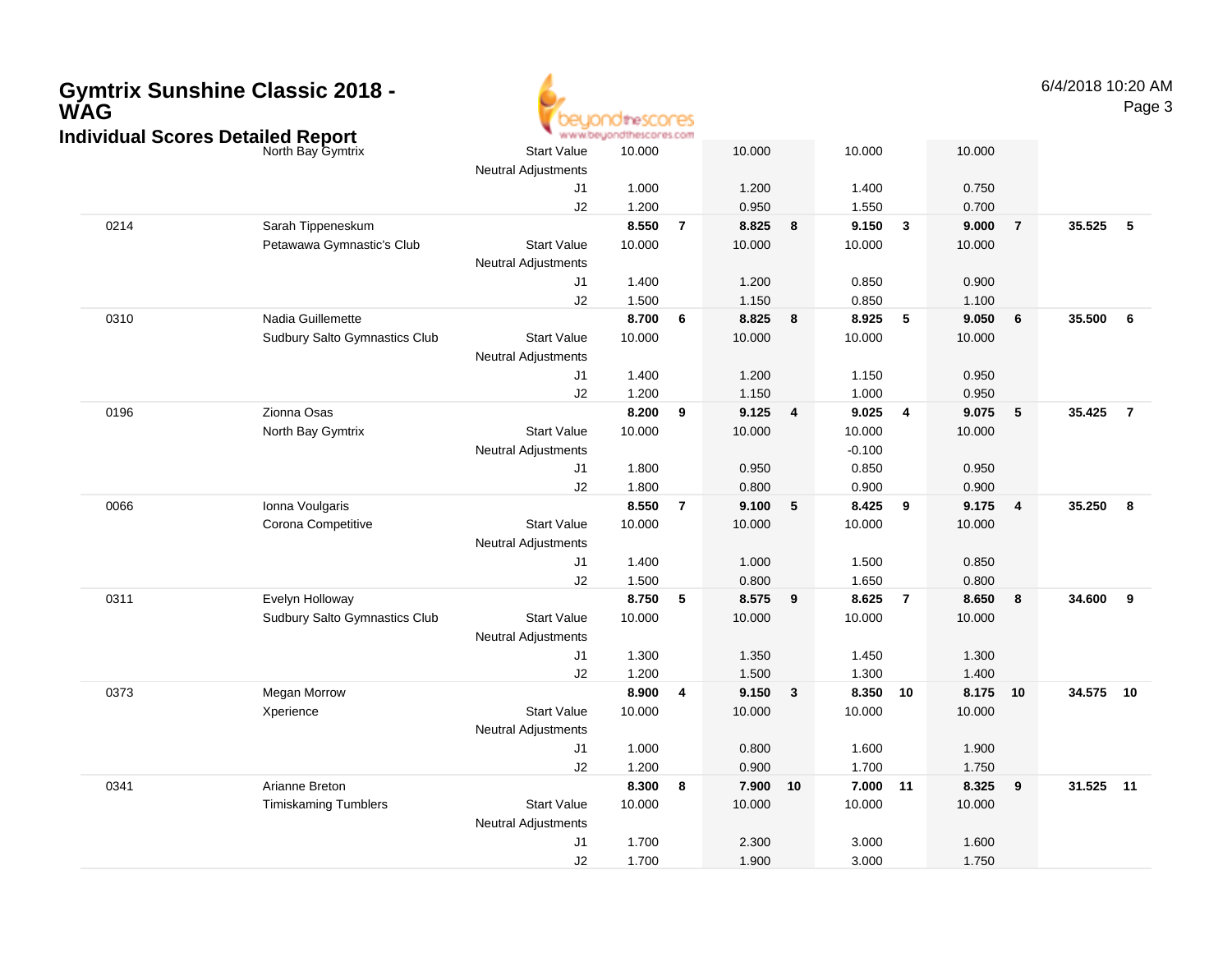

#### **Gymnastics Ontario Level 4**

| ID   | <b>League ID</b> | <b>Name</b>            |                            | <b>VT</b> | #              | <b>UB</b> | #                       | <b>BB</b>      | #              | <b>FX</b> | #                       | <b>AA</b> | #              |
|------|------------------|------------------------|----------------------------|-----------|----------------|-----------|-------------------------|----------------|----------------|-----------|-------------------------|-----------|----------------|
| 0030 |                  | Anna Foerstel          |                            | 9.450     | $\mathbf{1}$   | 8.950     | $\overline{2}$          | 8.950          | $\mathbf{3}$   | 9.450     | $\mathbf{1}$            | 36.800    | $\mathbf{1}$   |
|      |                  | Corona Competitive     | <b>Start Value</b>         | 10.000    |                | 10.000    |                         | 10.000         |                | 10.000    |                         |           |                |
|      |                  |                        | <b>Neutral Adjustments</b> |           |                |           |                         |                |                |           |                         |           |                |
|      |                  |                        | J1                         | 0.600     |                | 1.150     |                         | 0.900          |                | 0.500     |                         |           |                |
|      |                  |                        | J2                         | 0.500     |                | 0.950     |                         | 1.200          |                | 0.600     |                         |           |                |
| 0025 |                  | <b>Taylor Craig</b>    |                            | 9.300     | $\mathbf{2}$   | 9.075     | $\overline{\mathbf{1}}$ | 8.925          | $\overline{4}$ | 9.350     | 3                       | 36.650    | $\overline{2}$ |
|      |                  | Corona Competitive     | <b>Start Value</b>         | 10.000    |                | 10.000    |                         | 10.000         |                | 10.000    |                         |           |                |
|      |                  |                        | <b>Neutral Adjustments</b> |           |                |           |                         |                |                |           |                         |           |                |
|      |                  |                        | J <sub>1</sub>             | 0.800     |                | 1.000     |                         | 0.950          |                | 0.600     |                         |           |                |
|      |                  |                        | J2                         | 0.600     |                | 0.850     |                         | 1.200          |                | 0.700     |                         |           |                |
| 0288 |                  | Katie MacIsaac         |                            | 9.300     | $\mathbf{2}$   | 8.675     | 5                       | 8.325          | 8              | 9.425     | $\overline{2}$          | 35.725    | $\overline{3}$ |
|      |                  | <b>Sudbury Laurels</b> | <b>Start Value</b>         | 10.000    |                | 10.000    |                         | 10.000         |                | 10.000    |                         |           |                |
|      |                  |                        | <b>Neutral Adjustments</b> |           |                |           |                         |                |                |           |                         |           |                |
|      |                  |                        | J1                         | 0.700     |                | 1.350     |                         | 1.600          |                | 0.500     |                         |           |                |
|      |                  |                        | J2                         | 0.700     |                | 1.300     |                         | 1.750          |                | 0.650     |                         |           |                |
| 0023 |                  | Victoria Clarabut      |                            | 9.250     | 3              | 8.325     | $\overline{7}$          | 9.075          | $\overline{1}$ | 9.025     | 5                       | 35.675    | $\overline{4}$ |
|      |                  | Corona Competitive     | <b>Start Value</b>         | 10.000    |                | 10.000    |                         | 10.000         |                | 10.000    |                         |           |                |
|      |                  |                        | <b>Neutral Adjustments</b> |           |                |           |                         |                |                |           |                         |           |                |
|      |                  |                        | J <sub>1</sub>             | 0.800     |                | 1.700     |                         | 0.950          |                | 1.000     |                         |           |                |
|      |                  |                        | J2                         | 0.700     |                | 1.650     |                         | 0.900          |                | 0.950     |                         |           |                |
| 0044 |                  | Hannah Lusk            |                            | 9.150     | $\overline{4}$ | 8.725     | $\overline{4}$          | 8.700          | -5             | 8.975     | 6                       | 35.550    | 5              |
|      |                  | Corona Competitive     | <b>Start Value</b>         | 10.000    |                | 10.000    |                         | 10.000         |                | 10.000    |                         |           |                |
|      |                  |                        | <b>Neutral Adjustments</b> |           |                |           |                         |                |                |           |                         |           |                |
|      |                  |                        | J <sub>1</sub>             | 0.900     |                | 1.250     |                         | 1.350          |                | 1.100     |                         |           |                |
|      |                  | <b>Dahlia Bublies</b>  | J2                         | 0.800     |                | 1.300     |                         | 1.250          |                | 0.950     |                         |           |                |
| 0017 |                  |                        |                            | 8.850     | 6              | 8.775     | $\overline{\mathbf{3}}$ | 8.350          | $\overline{7}$ | 9.250     | $\overline{\mathbf{4}}$ | 35.225    | 6              |
|      |                  | Corona Competitive     | <b>Start Value</b>         | 10.000    |                | 10.000    |                         | 10.000         |                | 10.000    |                         |           |                |
|      |                  |                        | <b>Neutral Adjustments</b> | 1.100     |                | 1.250     |                         | 1.700          |                | 0.700     |                         |           |                |
|      |                  |                        | J1<br>J2                   | 1.200     |                | 1.200     |                         |                |                | 0.800     |                         |           |                |
| 0019 |                  | Lili-Rose Caron        |                            | 9.000     | 5              | 8.000     | 8                       | 1.600<br>9.025 | $\overline{2}$ | 8.875     | $\overline{7}$          | 34.900    | $\overline{7}$ |
|      |                  | Corona Competitive     | <b>Start Value</b>         | 10.000    |                | 10.000    |                         | 10.000         |                |           |                         |           |                |
|      |                  |                        | <b>Neutral Adjustments</b> |           |                |           |                         |                |                | 10.000    |                         |           |                |
|      |                  |                        | J <sub>1</sub>             | 1.100     |                | 1.900     |                         | 0.950          |                | 1.100     |                         |           |                |
|      |                  |                        | J2                         | 0.900     |                | 2.100     |                         | 1.000          |                | 1.150     |                         |           |                |
|      |                  |                        |                            |           |                |           |                         |                |                |           |                         |           |                |

### **L4-14+ A**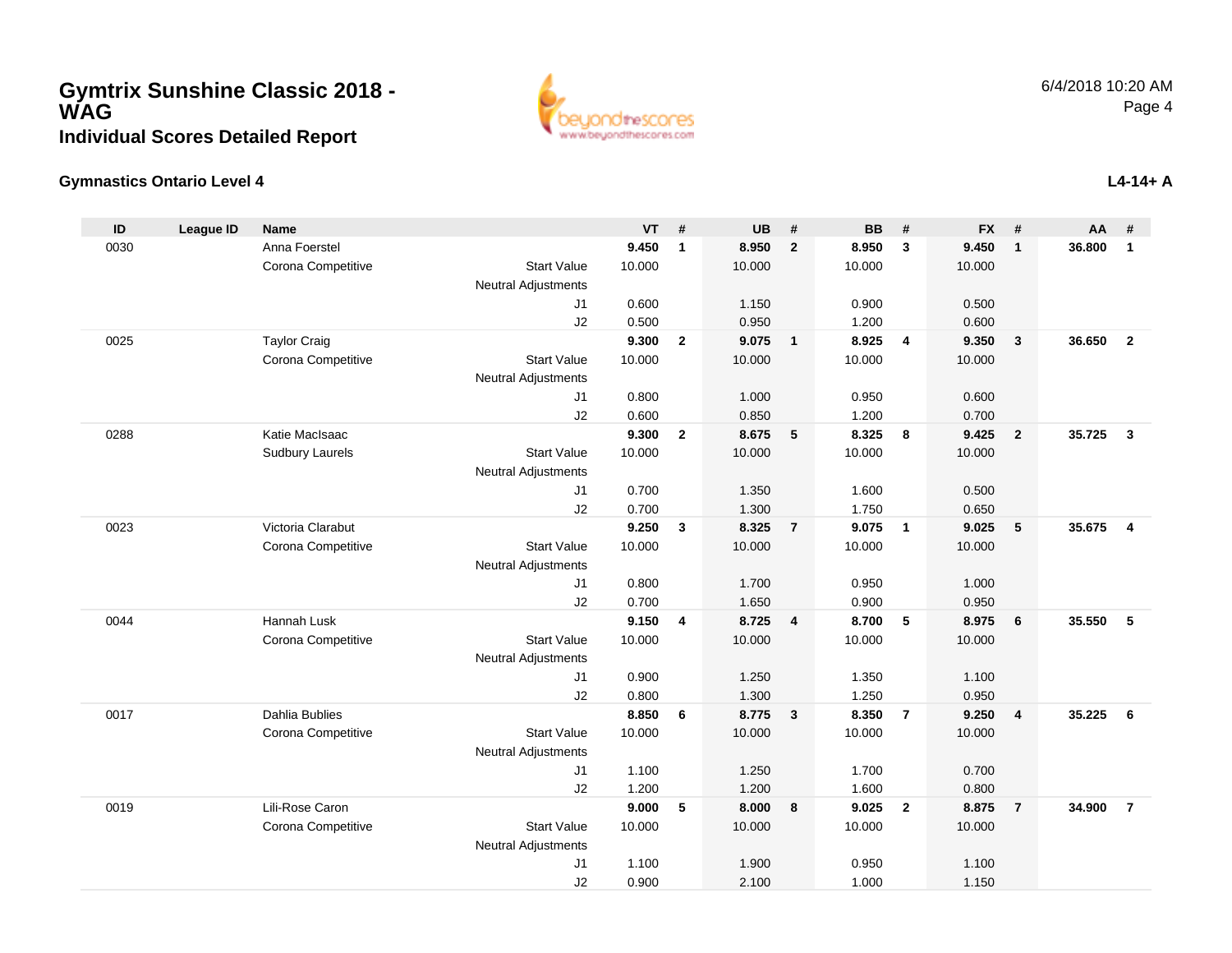

#### 6/4/2018 10:20 AMPage 5

| Individual Scores Detailed Report |                    |                            | www.beyondthescores.com |        |   |        |        |        |  |
|-----------------------------------|--------------------|----------------------------|-------------------------|--------|---|--------|--------|--------|--|
| 0028                              | Teagan Dube        |                            | 8.250                   | 8.500  | 6 | 8.475  | 8.975  | 34.200 |  |
|                                   | Corona Competitive | <b>Start Value</b>         | 10.000                  | 10.000 |   | 10.000 | 10.000 |        |  |
|                                   |                    | <b>Neutral Adjustments</b> |                         |        |   |        |        |        |  |
|                                   |                    | ັບ                         | .800                    | 1.650  |   | .400   | 0.950  |        |  |
|                                   |                    | ∠∪                         | .700                    | 1.350  |   | .650   | 1.100  |        |  |

#### **Gymnastics Ontario Level 4L4-14+ B**

| ID   | <b>League ID</b> | <b>Name</b>                           |                            | <b>VT</b> | #            | <b>UB</b> | #              | <b>BB</b> | #                       | <b>FX</b> | #                       | <b>AA</b> | #                       |
|------|------------------|---------------------------------------|----------------------------|-----------|--------------|-----------|----------------|-----------|-------------------------|-----------|-------------------------|-----------|-------------------------|
| 0372 |                  | Danika Marcoux                        |                            | 8.975     | 3            | 9.250     | $\overline{2}$ | 8.375     | 3                       | 9.200     | $\overline{2}$          | 35.800    | $\mathbf{1}$            |
|      |                  | Xperience                             | <b>Start Value</b>         | 10.000    |              | 10.000    |                | 10.000    |                         | 10.000    |                         |           |                         |
|      |                  |                                       | <b>Neutral Adjustments</b> |           |              |           |                |           |                         |           |                         |           |                         |
|      |                  |                                       | J1                         | 0.950     |              | 0.800     |                | 1.650     |                         | 0.700     |                         |           |                         |
|      |                  |                                       | J2                         | 1.100     |              | 0.700     |                | 1.600     |                         | 0.900     |                         |           |                         |
| 0244 |                  | Madison Ingram                        |                            | 8.750     | 5            | 9.300     | $\mathbf{1}$   | 8.875     | $\overline{1}$          | 8.850     | $\overline{4}$          | 35.775    | $\overline{2}$          |
|      |                  | Sault Ste Marie Gymnastics Club       | <b>Start Value</b>         | 10.000    |              | 10.000    |                | 10.000    |                         | 10.000    |                         |           |                         |
|      |                  |                                       | <b>Neutral Adjustments</b> |           |              |           |                |           |                         |           |                         |           |                         |
|      |                  |                                       | J1                         | 1.200     |              | 0.700     |                | 0.900     |                         | 1.100     |                         |           |                         |
|      |                  |                                       | J2                         | 1.300     |              | 0.700     |                | 1.350     |                         | 1.200     |                         |           |                         |
| 0136 |                  | Fern Dean-Thornton                    |                            | 9.350     | $\mathbf{1}$ | 8.575     | $\overline{4}$ | 8.800     | $\overline{\mathbf{2}}$ | 8.500     | 6                       | 35.225    | 3                       |
|      |                  | Hanover Aerials Gymnastics Club       | <b>Start Value</b>         | 10.000    |              | 10.000    |                | 10.000    |                         | 10.000    |                         |           |                         |
|      |                  |                                       | <b>Neutral Adjustments</b> |           |              |           |                |           |                         |           |                         |           |                         |
|      |                  |                                       | J1                         | 0.700     |              | 1.300     |                | 1.200     |                         | 1.550     |                         |           |                         |
|      |                  |                                       | J2                         | 0.600     |              | 1.550     |                | 1.200     |                         | 1.450     |                         |           |                         |
| 0202 |                  | Rachel Auld                           |                            | 8.550     | 8            | 8.625     | $\mathbf{3}$   | 8.150     | $\overline{\mathbf{4}}$ | 9.025     | $\overline{\mathbf{3}}$ | 34.350    | $\overline{\mathbf{4}}$ |
|      |                  | Parry Sound Saltos Gymnastics<br>Club | <b>Start Value</b>         | 10.000    |              | 10.000    |                | 10.000    |                         | 10.000    |                         |           |                         |
|      |                  |                                       | <b>Neutral Adjustments</b> |           |              |           |                |           |                         |           |                         |           |                         |
|      |                  |                                       | J1                         | 1.500     |              | 1.400     |                | 2.000     |                         | 1.050     |                         |           |                         |
|      |                  |                                       | J2                         | 1.400     |              | 1.350     |                | 1.700     |                         | 0.900     |                         |           |                         |
| 0318 |                  | Zoë Renaud                            |                            | 9.050     | $\mathbf{2}$ | 8.100     | 6              | 7.800     | 8                       | 9.350     | $\overline{1}$          | 34.300    | 5                       |
|      |                  | Sudbury Salto Gymnastics Club         | <b>Start Value</b>         | 10.000    |              | 10.000    |                | 10.000    |                         | 10.000    |                         |           |                         |
|      |                  |                                       | <b>Neutral Adjustments</b> |           |              |           |                |           |                         |           |                         |           |                         |
|      |                  |                                       | J1                         | 0.900     |              | 1.950     |                | 2.000     |                         | 0.600     |                         |           |                         |
|      |                  |                                       | J2                         | 1.000     |              | 1.850     |                | 2.400     |                         | 0.700     |                         |           |                         |
| 0243 |                  | <b>Tianna Hicks</b>                   |                            | 8.650     | 6            | 8.225     | 5              | 8.025     | 5                       | 8.800     | 5                       | 33.700    | 6                       |
|      |                  | Sault Ste Marie Gymnastics Club       | <b>Start Value</b>         | 10.000    |              | 10.000    |                | 10.000    |                         | 10.000    |                         |           |                         |
|      |                  |                                       | <b>Neutral Adjustments</b> |           |              |           |                |           |                         |           |                         |           |                         |
|      |                  |                                       | J <sub>1</sub>             | 1.400     |              | 1.850     |                | 1.850     |                         | 1.250     |                         |           |                         |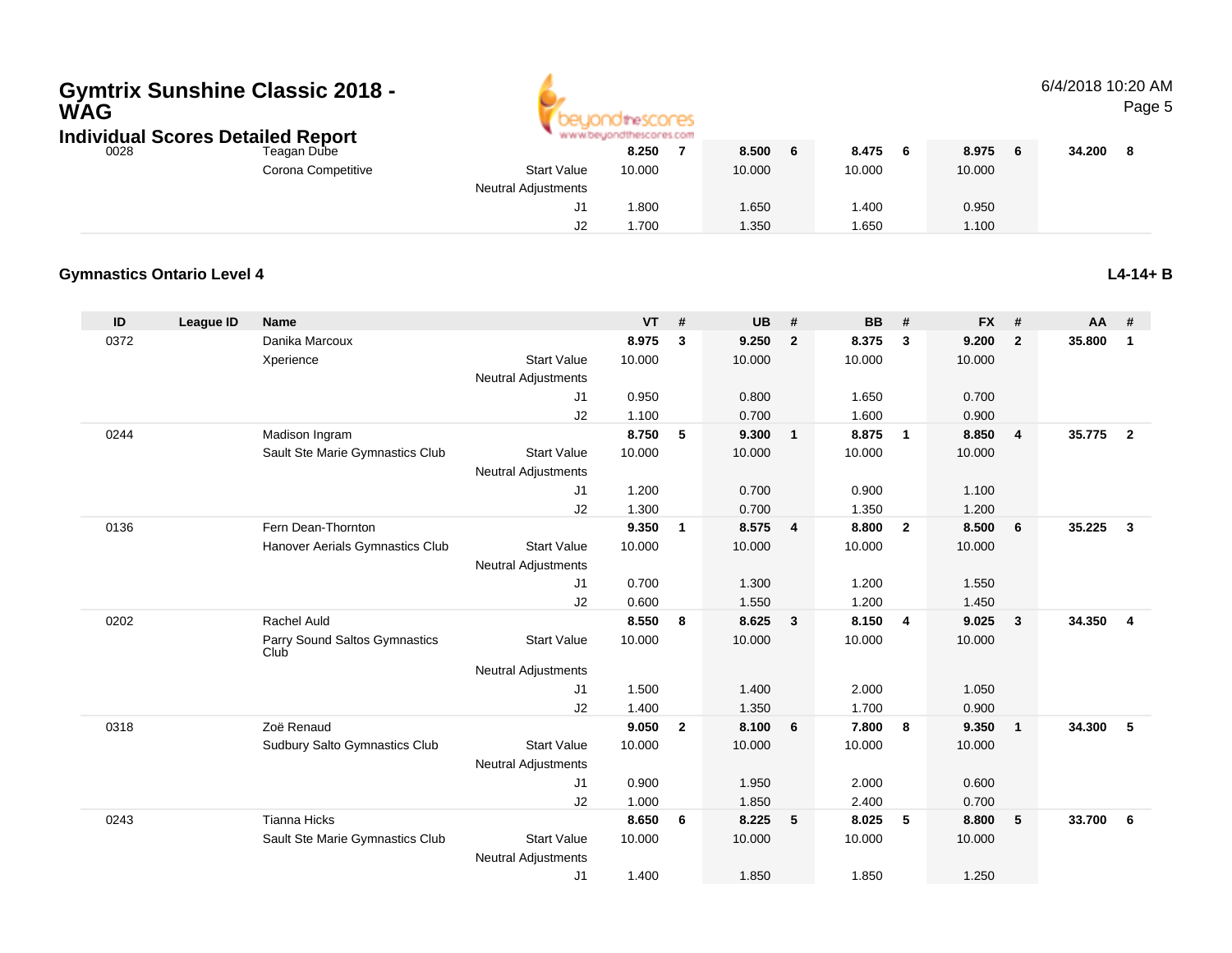

6/4/2018 10:20 AMPage 6

|      | arriadar ocores Detanea Report       |                            |        |                |        |                |        |                 |        |                |        |                |
|------|--------------------------------------|----------------------------|--------|----------------|--------|----------------|--------|-----------------|--------|----------------|--------|----------------|
|      |                                      | J2                         | 1.300  |                | 1.700  |                | 2.100  |                 | 1.150  |                |        |                |
| 0259 | <b>Hailey Sicoly</b>                 |                            | 8.625  | $\overline{7}$ | 7.625  | $\overline{7}$ | 7.925  | $6\overline{6}$ | 8.000  | - 8            | 32.175 | $\overline{7}$ |
|      | Sault Ste Marie Gymnastics Club      | Start Value                | 10.000 |                | 10.000 |                | 10.000 |                 | 10.000 |                |        |                |
|      |                                      | Neutral Adjustments        |        |                |        |                |        |                 |        |                |        |                |
|      |                                      | J1                         | 1.450  |                | 2.500  |                | 1.800  |                 | 2.000  |                |        |                |
|      |                                      | J2                         | 1.300  |                | 2.250  |                | 2.350  |                 | 2.000  |                |        |                |
| 0124 | Alyssa Trepanier                     |                            | 8.825  | 4              | 7.300  | 9              | 7.625  | - 9             | 8.125  | $\overline{7}$ | 31.875 | -8             |
|      | Hanover Aerials Gymnastics Club      | <b>Start Value</b>         | 10.000 |                | 10.000 |                | 10.000 |                 | 10.000 |                |        |                |
|      |                                      | Neutral Adjustments        |        |                |        |                |        |                 |        |                |        |                |
|      |                                      | J <sub>1</sub>             | 1.050  |                | 2.800  |                | 2.250  |                 | 1.900  |                |        |                |
|      |                                      | J2                         | 1.300  |                | 2.600  |                | 2.500  |                 | 1.850  |                |        |                |
| 0132 | Jasmine Bryson                       |                            | 8.400  | 9              | 6.800  | 10             | 7.450  | 10              | 8.000  | - 8            | 30.650 | 9              |
|      | Hanover Aerials Gymnastics Club      | <b>Start Value</b>         | 10.000 |                | 10.000 |                | 10.000 |                 | 10.000 |                |        |                |
|      |                                      | <b>Neutral Adjustments</b> |        |                |        |                |        |                 |        |                |        |                |
|      |                                      | J1                         | 1.400  |                | 3.300  |                | 2.700  |                 | 2.000  |                |        |                |
|      |                                      | J2                         | 1.800  |                | 3.100  |                | 2.400  |                 | 2.000  |                |        |                |
| 0316 | <b>Emily Quenneville</b>             |                            | 8.200  | 10             | 7.425  | - 8            | 7.900  | $\overline{7}$  | X.XXX  | $\sim$         | 23.525 | 10             |
|      | <b>Sudbury Salto Gymnastics Club</b> | <b>Start Value</b>         | 10.000 |                | 10.000 |                | 10.000 |                 |        |                |        |                |
|      |                                      | Neutral Adjustments        |        |                |        |                |        |                 |        |                |        |                |
|      |                                      | J1                         | 1.600  |                | 2.400  |                | 2.200  |                 |        |                |        |                |
|      |                                      | J2                         | 2.000  |                | 2.750  |                | 2.000  |                 |        |                |        |                |
|      |                                      |                            |        |                |        |                |        |                 |        |                |        |                |

#### **Gymnastics Ontario Level 4**

**L4-9/10**

| ID   | League ID | <b>Name</b>                     |                            | $VT$ # |                         | <b>UB</b> | #                        | <b>BB</b> | #                       | <b>FX</b> | #  | $AA$ # |                |
|------|-----------|---------------------------------|----------------------------|--------|-------------------------|-----------|--------------------------|-----------|-------------------------|-----------|----|--------|----------------|
| 0334 |           | Elsa Morales                    |                            | 9.000  |                         | 9.450     | $\overline{\mathbf{2}}$  | 9.350     | -4                      | 9.350     | 5  | 37.150 |                |
|      |           | <b>T-Dot Tumblers</b>           | <b>Start Value</b>         | 10.000 |                         | 10.000    |                          | 10.000    |                         | 10.000    |    |        |                |
|      |           |                                 | <b>Neutral Adjustments</b> |        |                         |           |                          |           |                         |           |    |        |                |
|      |           |                                 | J <sub>1</sub>             | 1.000  |                         | 0.550     |                          | 0.650     |                         | 0.750     |    |        |                |
|      |           |                                 | J2                         | 1.000  |                         | 0.550     |                          | 0.650     |                         | 0.550     |    |        |                |
| 0260 |           | Alexis Sopha                    |                            | 8.950  | $\overline{\mathbf{2}}$ | 9.525     | $\overline{\phantom{0}}$ | 9.375     | $\overline{\mathbf{3}}$ | 9.100     | 10 | 36.950 | $\overline{2}$ |
|      |           | Sault Ste Marie Gymnastics Club | <b>Start Value</b>         | 10.000 |                         | 10.000    |                          | 10.000    |                         | 10.000    |    |        |                |
|      |           |                                 | <b>Neutral Adjustments</b> |        |                         |           |                          |           |                         |           |    |        |                |
|      |           |                                 | J <sub>1</sub>             | 1.000  |                         | 0.450     |                          | 0.600     |                         | 0.800     |    |        |                |
|      |           |                                 | J2                         | 1.100  |                         | 0.500     |                          | 0.650     |                         | 1.000     |    |        |                |
| 0332 |           | Caitlin Graham                  |                            | 8.800  | -4                      | 9.000 5   |                          | 9.400     | $\overline{\mathbf{2}}$ | 9.475     | 3  | 36.675 | 3              |
|      |           | <b>T-Dot Tumblers</b>           | <b>Start Value</b>         | 10.000 |                         | 10.000    |                          | 10.000    |                         | 10.000    |    |        |                |
|      |           |                                 | <b>Neutral Adjustments</b> |        |                         |           |                          |           |                         |           |    |        |                |
|      |           |                                 | J1                         | 1.100  |                         | 0.900     |                          | 0.500     |                         | 0.500     |    |        |                |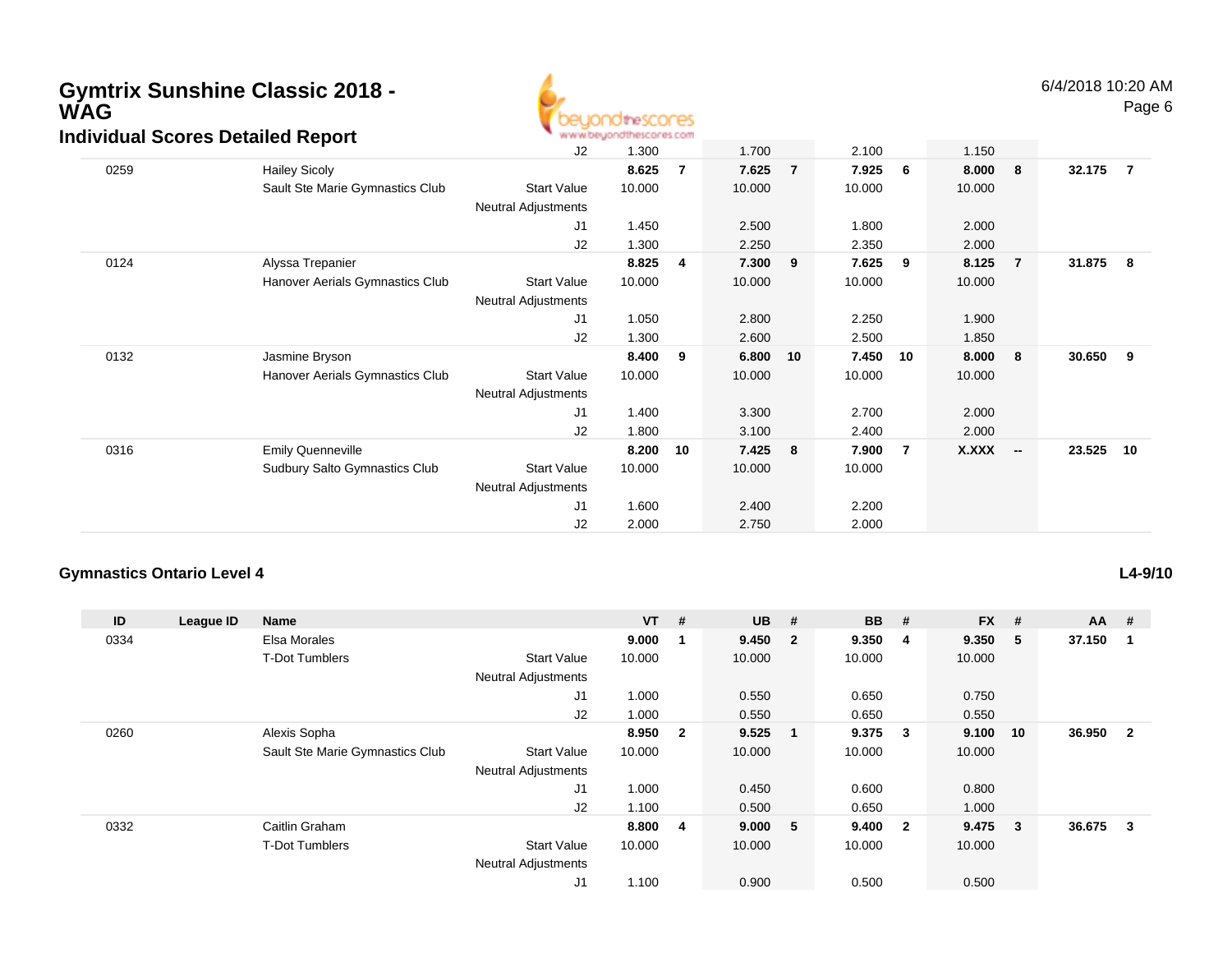

Page 7

|      |         | dividual Ocoles Detailed Report |                            |        |    |          |                  |          |                |        |                         |           |                |
|------|---------|---------------------------------|----------------------------|--------|----|----------|------------------|----------|----------------|--------|-------------------------|-----------|----------------|
|      |         |                                 | J2                         | 1.300  |    | 1.100    |                  | 0.700    |                | 0.550  |                         |           |                |
| 0301 |         | Isabella Sooley                 |                            | 8.925  | 3  | 9.325    | 4                | 8.875    | 8              | 9.375  | $\overline{\mathbf{4}}$ | 36.500    | $\overline{4}$ |
|      |         | <b>Sudbury Laurels</b>          | <b>Start Value</b>         | 10.000 |    | 10.000   |                  | 10.000   |                | 10.000 |                         |           |                |
|      |         |                                 | Neutral Adjustments        |        |    |          |                  |          |                |        |                         |           |                |
|      |         |                                 | J1                         | 1.050  |    | 0.700    |                  | 1.000    |                | 0.700  |                         |           |                |
|      |         |                                 | J2                         | 1.100  |    | 0.650    |                  | 1.250    |                | 0.550  |                         |           |                |
| 0329 |         | Sophia Badescu-Tamkei           |                            | 8.750  | 5  | 8.400    | 9                | 9.850    | $\overline{1}$ | 9.475  | $\overline{\mathbf{3}}$ | 36.475 5  |                |
|      |         | <b>T-Dot Tumblers</b>           | <b>Start Value</b>         | 10.000 |    | 10.000   |                  | 10.000   |                | 10.000 |                         |           |                |
|      |         |                                 | Neutral Adjustments        |        |    |          |                  |          |                |        |                         |           |                |
|      |         |                                 | J1                         | 1.300  |    | 1.600    |                  | 0.200    |                | 0.450  |                         |           |                |
|      |         |                                 | J2                         | 1.200  |    | 1.600    |                  | 0.100    |                | 0.600  |                         |           |                |
| 0283 |         | Naomi Lake                      |                            | 8.450  | 10 | 9.350    | 3                | 9.175    | $\overline{7}$ | 9.275  | $\overline{7}$          | 36.250    | 6              |
|      |         | Sudbury Laurels                 | <b>Start Value</b>         | 10.000 |    | 10.000   |                  | 10.000   |                | 10.000 |                         |           |                |
|      |         |                                 | <b>Neutral Adjustments</b> |        |    |          |                  |          |                |        |                         |           |                |
|      |         |                                 | J1                         | 1.400  |    | 0.600    |                  | 0.750    |                | 0.650  |                         |           |                |
|      |         |                                 | J2                         | 1.700  |    | 0.700    |                  | 0.900    |                | 0.800  |                         |           |                |
| 0377 |         | Emma Hinschberger               |                            | 8.575  | 6  | 8.750    | 6                | 9.250    | 6              | 9.575  | $\overline{\mathbf{1}}$ | 36.150    | $\overline{7}$ |
|      |         | Jungle Gym Gymnastics           | <b>Start Value</b>         | 10.000 |    | 10.000   |                  | 10.000   |                | 10.000 |                         |           |                |
|      |         |                                 | <b>Neutral Adjustments</b> |        |    |          |                  |          |                |        |                         |           |                |
|      |         |                                 | J1                         | 1.300  |    | 1.300    |                  | 0.750    |                | 0.400  |                         |           |                |
|      |         |                                 | J2                         | 1.550  |    | 1.200    |                  | 0.750    |                | 0.450  |                         |           |                |
| 0331 |         | Severin Cliff                   |                            | 8.500  | 9  | 8.650    | $\overline{7}$   | 9.325    | 5              | 9.225  | 8                       | 35.700    | 8              |
|      |         | <b>T-Dot Tumblers</b>           | <b>Start Value</b>         | 10.000 |    | 10.000   |                  | 10.000   |                | 10.000 |                         |           |                |
|      |         |                                 | <b>Neutral Adjustments</b> |        |    |          |                  |          |                |        |                         |           |                |
|      |         |                                 | J1                         | 1.500  |    | 1.200    |                  | 0.600    |                | 0.750  |                         |           |                |
|      |         |                                 | J2                         | 1.500  |    | 1.500    |                  | 0.750    |                | 0.800  |                         |           |                |
| 0152 | 1022449 | Caileigh Ryan                   |                            | 8.800  | 4  | 8.400    | $\boldsymbol{9}$ | 8.775    | 9              | 9.500  | $\overline{\mathbf{2}}$ | 35.475    | 9              |
|      |         | Jungle Gym Gymnastics           | <b>Start Value</b>         | 10.000 |    | 10.000   |                  | 10.000   |                | 10.000 |                         |           |                |
|      |         |                                 | <b>Neutral Adjustments</b> |        |    |          |                  |          |                |        |                         |           |                |
|      |         |                                 | J1                         | 1.150  |    | 1.600    |                  | 1.300    |                | 0.450  |                         |           |                |
|      |         |                                 | J2                         | 1.250  |    | 1.600    |                  | 1.150    |                | 0.550  |                         |           |                |
| 0219 |         | Sofia Pinilla                   |                            | 8.250  | 11 | 8.550    | 8                | 8.225 11 |                | 9.350  | 5                       | 34.375 10 |                |
|      |         | Richmond Hill Gymnastics Club   | <b>Start Value</b>         | 10.000 |    | 10.000   |                  | 10.000   |                | 10.000 |                         |           |                |
|      |         |                                 | <b>Neutral Adjustments</b> |        |    |          |                  |          |                |        |                         |           |                |
|      |         |                                 | J1                         | 1.900  |    | 1.300    |                  | 1.700    |                | 0.600  |                         |           |                |
|      |         |                                 | J2                         | 1.600  |    | 1.600    |                  | 1.850    |                | 0.700  |                         |           |                |
| 0151 | 1022460 | Abby Ross                       |                            | 8.525  | 8  | 7.825 11 |                  | 8.125 13 |                | 9.325  | 6                       | 33.800    | 11             |
|      |         | Jungle Gym Gymnastics           | <b>Start Value</b>         | 10.000 |    | 10.000   |                  | 10.000   |                | 10.000 |                         |           |                |
|      |         |                                 | Neutral Adjustments        |        |    |          |                  |          |                |        |                         |           |                |
|      |         |                                 | J1                         | 1.500  |    | 2.400    |                  | 1.850    |                | 0.750  |                         |           |                |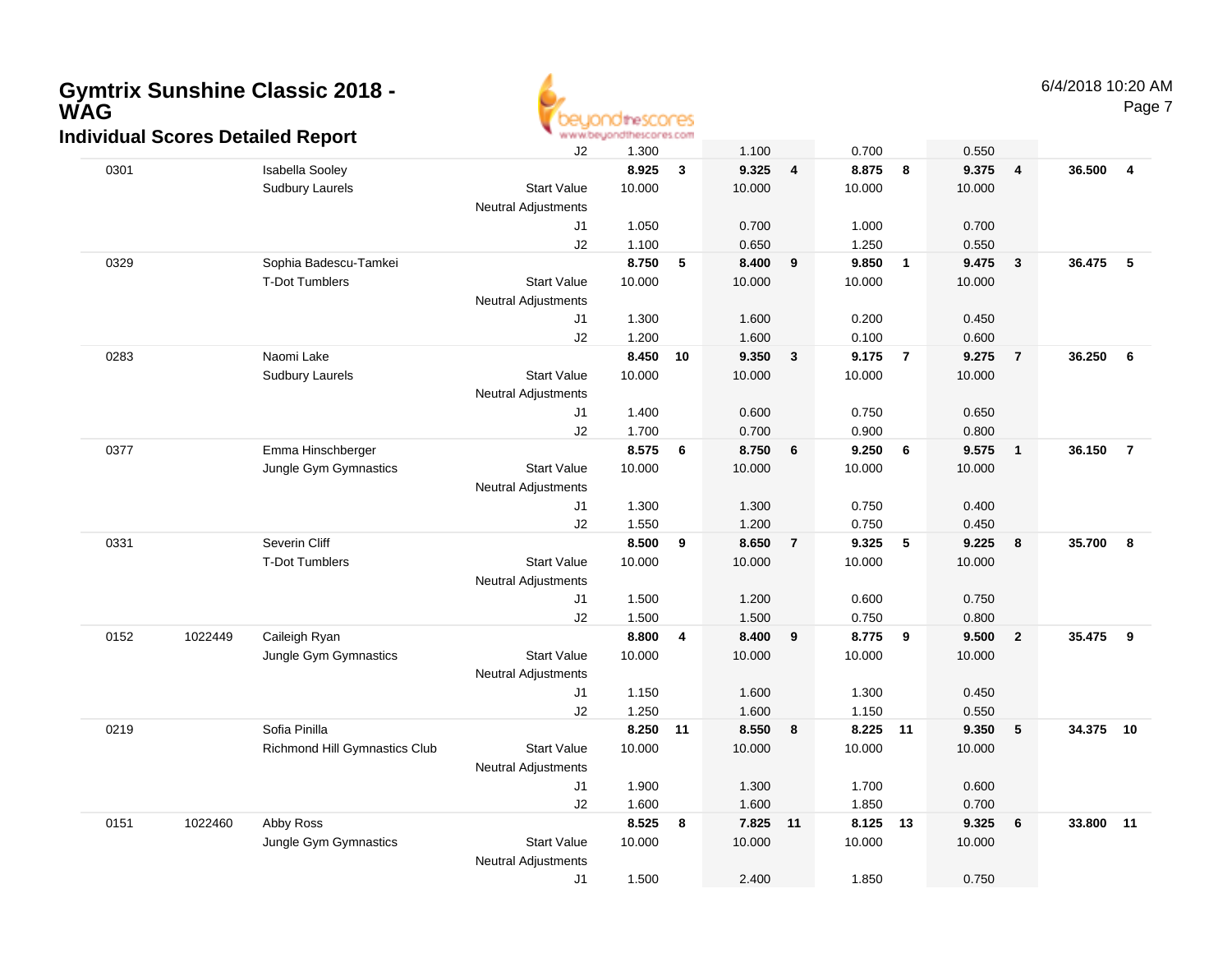

6/4/2018 10:20 AMPage 8

|      | <u>idividual Scores Detailed Report</u> |                            | and and an another particle and an anti-transportant on the formation |    |        |    |        |    |           |   |           |  |
|------|-----------------------------------------|----------------------------|-----------------------------------------------------------------------|----|--------|----|--------|----|-----------|---|-----------|--|
|      |                                         | J2                         | 1.450                                                                 |    | 1.950  |    | 1.900  |    | 0.600     |   |           |  |
| 0279 | <b>Charlie Frappier</b>                 |                            | 7.675                                                                 | 12 | 8.175  | 10 | 8.375  | 10 | 9.350     | 5 | 33.575 12 |  |
|      | Sudbury Laurels                         | <b>Start Value</b>         | 10.000                                                                |    | 10.000 |    | 10.000 |    | 10.000    |   |           |  |
|      |                                         | <b>Neutral Adjustments</b> |                                                                       |    |        |    |        |    |           |   |           |  |
|      |                                         | J1                         | 2.400                                                                 |    | 1.750  |    | 1.550  |    | 0.700     |   |           |  |
|      |                                         | J2                         | 2.250                                                                 |    | 1.900  |    | 1.700  |    | 0.600     |   |           |  |
| 0195 | Anna Moore                              |                            | 8.550                                                                 | -7 | 6.800  | 12 | 8.200  | 12 | $9.175$ 9 |   | 32.725 13 |  |
|      | North Bay Gymtrix                       | <b>Start Value</b>         | 10.000                                                                |    | 10.000 |    | 10.000 |    | 10.000    |   |           |  |
|      |                                         | <b>Neutral Adjustments</b> |                                                                       |    |        |    |        |    |           |   |           |  |
|      |                                         | J <sub>1</sub>             | 1.500                                                                 |    | 3.300  |    | 1.850  |    | 0.900     |   |           |  |
|      |                                         | J2                         | 1.400                                                                 |    | 3.100  |    | 1.750  |    | 0.750     |   |           |  |
| 0201 | Keala Wright                            |                            | 8.450                                                                 | 10 | 6.600  | 13 | 7.900  | 14 | $9.175$ 9 |   | 32.125 14 |  |
|      | North Bay Gymtrix                       | <b>Start Value</b>         | 10.000                                                                |    | 10.000 |    | 10.000 |    | 10.000    |   |           |  |
|      |                                         | <b>Neutral Adjustments</b> |                                                                       |    |        |    |        |    |           |   |           |  |
|      |                                         | J <sub>1</sub>             | 1.600                                                                 |    | 3.200  |    | 2.000  |    | 0.700     |   |           |  |
|      |                                         | J2                         | 1.500                                                                 |    | 3.600  |    | 2.200  |    | 0.950     |   |           |  |

#### **Gymnastics Ontario Level 4**

| ID   | League ID | Name                            |                            | $VT$ # |              | <b>UB</b> | #                       | BB     | #                       | <b>FX</b> | #              | $AA$ # |                |
|------|-----------|---------------------------------|----------------------------|--------|--------------|-----------|-------------------------|--------|-------------------------|-----------|----------------|--------|----------------|
| 0022 |           | <b>Brooklyn Cheer</b>           |                            | 8.850  | $\mathbf{2}$ | 9.375     | $\overline{\mathbf{1}}$ | 9.300  | $\overline{2}$          | 9.600     | -1             | 37.125 | 1              |
|      |           | Corona Competitive              | <b>Start Value</b>         | 10.000 |              | 10.000    |                         | 10.000 |                         | 10.000    |                |        |                |
|      |           |                                 | Neutral Adjustments        |        |              |           |                         |        |                         |           |                |        |                |
|      |           |                                 | J1                         | 1.150  |              | 0.600     |                         | 0.750  |                         | 0.400     |                |        |                |
|      |           |                                 | J2                         | 1.150  |              | 0.650     |                         | 0.650  |                         | 0.400     |                |        |                |
| 0192 |           | <b>Riley Legros</b>             |                            | 8.550  | 6            | 9.075     | 5                       | 9.325  | - 1                     | 9.425     | $\mathbf{2}$   | 36.375 | $\overline{2}$ |
|      |           | North Bay Gymtrix               | <b>Start Value</b>         | 10.000 |              | 10.000    |                         | 10.000 |                         | 10.000    |                |        |                |
|      |           |                                 | <b>Neutral Adjustments</b> |        |              |           |                         |        |                         |           |                |        |                |
|      |           |                                 | J1                         | 1.550  |              | 0.950     |                         | 0.600  |                         | 0.500     |                |        |                |
|      |           |                                 | J2                         | 1.350  |              | 0.900     |                         | 0.750  |                         | 0.650     |                |        |                |
| 0250 |           | Martina Montague                |                            | 8.650  | 4            | 9.125     | $\overline{4}$          | 9.300  | $\overline{\mathbf{2}}$ | 9.250     | 5              | 36.325 | 3              |
|      |           | Sault Ste Marie Gymnastics Club | <b>Start Value</b>         | 10.000 |              | 10.000    |                         | 10.000 |                         | 10.000    |                |        |                |
|      |           |                                 | <b>Neutral Adjustments</b> |        |              |           |                         |        |                         |           |                |        |                |
|      |           |                                 | J1                         | 1.400  |              | 0.900     |                         | 0.600  |                         | 0.700     |                |        |                |
|      |           |                                 | J2                         | 1.300  |              | 0.850     |                         | 0.800  |                         | 0.800     |                |        |                |
| 0347 |           | Hanna Hoogsteen                 |                            | 8.775  | 3            | 9.150     | $\overline{\mathbf{3}}$ | 9.050  | -4                      | 9.350     | $\overline{4}$ | 36.325 | 3              |
|      |           | <b>Ultimate Gymnastics</b>      | <b>Start Value</b>         | 10.000 |              | 10.000    |                         | 10.000 |                         | 10.000    |                |        |                |
|      |           |                                 | <b>Neutral Adjustments</b> |        |              |           |                         |        |                         |           |                |        |                |
|      |           |                                 | J <sub>1</sub>             | 1.200  |              | 0.850     |                         | 1.000  |                         | 0.650     |                |        |                |

**L4-13**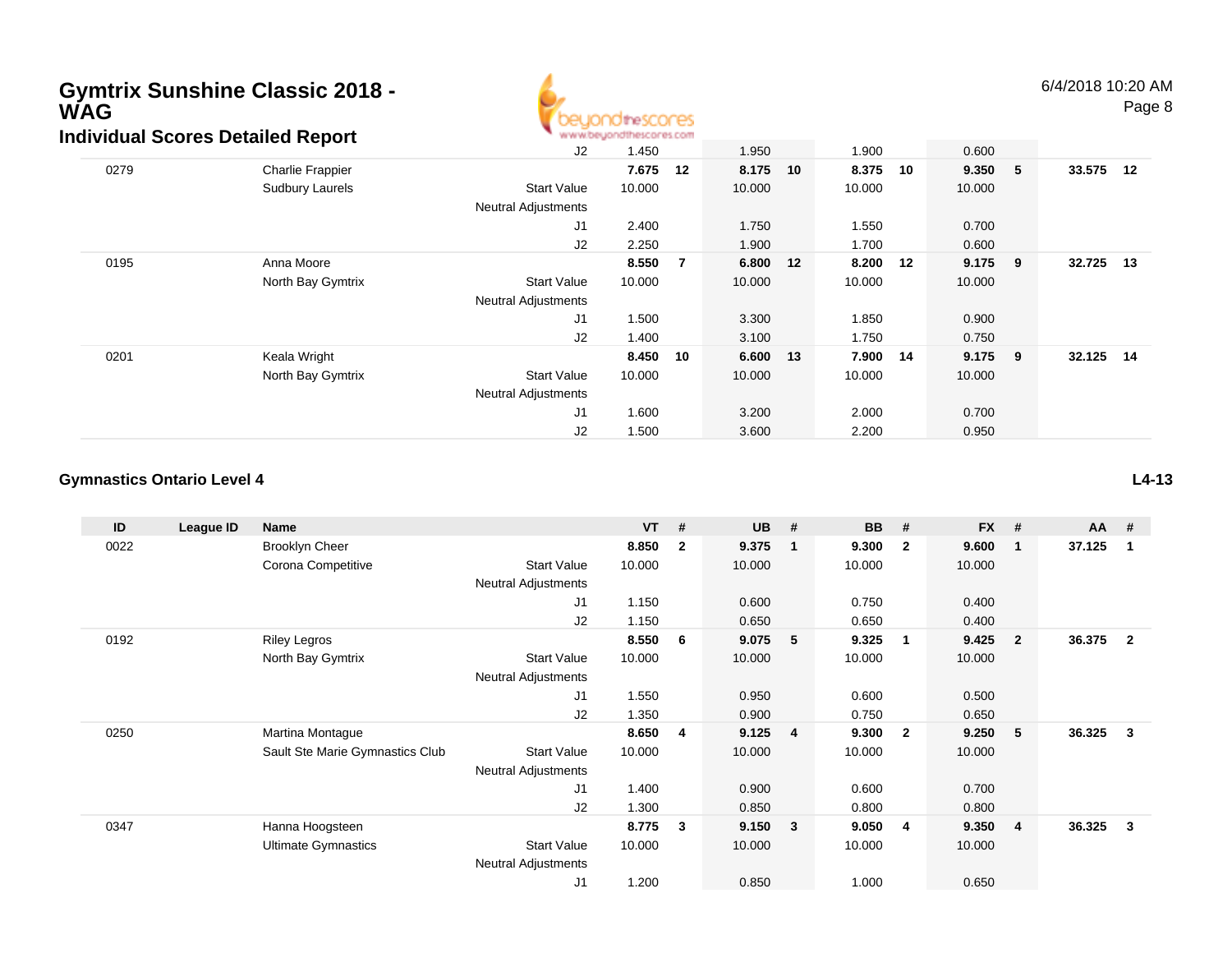

|      | Individual Scores Detailed Report |                            | www.beyondthescores.com |                |        |                |          |                |          |                         |           |                 |
|------|-----------------------------------|----------------------------|-------------------------|----------------|--------|----------------|----------|----------------|----------|-------------------------|-----------|-----------------|
|      |                                   | J2                         | 1.250                   |                | 0.850  |                | 0.900    |                | 0.650    |                         |           |                 |
| 0049 | Abigail McRae                     |                            | 8.625                   | 5              | 9.050  | 6              | 9.175    | 3              | 9.425    | $\overline{\mathbf{2}}$ | 36.275    | 4               |
|      | Corona Competitive                | <b>Start Value</b>         | 10.000                  |                | 10.000 |                | 10.000   |                | 10.000   |                         |           |                 |
|      |                                   | Neutral Adjustments        |                         |                |        |                |          |                |          |                         |           |                 |
|      |                                   | J <sub>1</sub>             | 1.300                   |                | 0.900  |                | 0.800    |                | 0.550    |                         |           |                 |
|      |                                   | J2                         | 1.450                   |                | 1.000  |                | 0.850    |                | 0.600    |                         |           |                 |
| 0177 | Sara Moore                        |                            | 8.450                   | 8              | 9.300  | $\overline{2}$ | 8.900    | 5              | 9.400    | $\overline{\mathbf{3}}$ | 36.050    | $5\phantom{.0}$ |
|      | North Bay Apollo                  | <b>Start Value</b>         | 10.000                  |                | 10.000 |                | 10.000   |                | 10.000   |                         |           |                 |
|      |                                   | <b>Neutral Adjustments</b> |                         |                |        |                |          |                |          |                         |           |                 |
|      |                                   | J1                         | 1.650                   |                | 0.700  |                | 1.200    |                | 0.550    |                         |           |                 |
|      |                                   | J2                         | 1.450                   |                | 0.700  |                | 1.000    |                | 0.650    |                         |           |                 |
| 0069 | Emma McLean                       |                            | 9.025                   | $\overline{1}$ | 8.825  | $\overline{7}$ | 8.550    | $\overline{7}$ | 9.125    | 8                       | 35.525    | 6               |
|      | Corona Competitive                | <b>Start Value</b>         | 10.000                  |                | 10.000 |                | 10.000   |                | 10.000   |                         |           |                 |
|      |                                   | Neutral Adjustments        |                         |                |        |                | $-0.100$ |                |          |                         |           |                 |
|      |                                   | J1                         | 1.000                   |                | 1.200  |                | 1.500    |                | 0.850    |                         |           |                 |
|      |                                   | J2                         | 0.950                   |                | 1.150  |                | 1.200    |                | 0.900    |                         |           |                 |
| 0061 | Hannah Sheehan-Powell             |                            | 8.325                   | 10             | 8.275  | 9              | 8.700    | 6              | 9.200    | 6                       | 34.500    | $\overline{7}$  |
|      | Corona Competitive                | <b>Start Value</b>         | 10.000                  |                | 10.000 |                | 10.000   |                | 10.000   |                         |           |                 |
|      |                                   | <b>Neutral Adjustments</b> |                         |                |        |                |          |                |          |                         |           |                 |
|      |                                   | J1                         | 1.750                   |                | 1.800  |                | 1.400    |                | 0.750    |                         |           |                 |
|      |                                   | J2                         | 1.600                   |                | 1.650  |                | 1.200    |                | 0.850    |                         |           |                 |
| 0128 | Sarah Whitehead                   |                            | 8.475                   | $\overline{7}$ | 8.100  | 10             | 9.050    | 4              | 8.600    | 9                       | 34.225    | - 8             |
|      | Hanover Aerials Gymnastics Club   | <b>Start Value</b>         | 10.000                  |                | 10.000 |                | 10.000   |                | 10.000   |                         |           |                 |
|      |                                   | <b>Neutral Adjustments</b> |                         |                |        |                |          |                |          |                         |           |                 |
|      |                                   | J1                         | 1.450                   |                | 1.800  |                | 0.900    |                | 1.000    |                         |           |                 |
|      |                                   | J2                         | 1.600                   |                | 2.000  |                | 1.000    |                | 1.800    |                         |           |                 |
| 0012 | Alexandra Bates                   |                            | 8.475                   | $\overline{7}$ | 8.675  | 8              | 7.775    | 9              | 8.400 10 |                         | 33.325    | 9               |
|      | Corona Competitive                | <b>Start Value</b>         | 10.000                  |                | 10.000 |                | 10.000   |                | 10.000   |                         |           |                 |
|      |                                   | <b>Neutral Adjustments</b> |                         |                |        |                |          |                |          |                         |           |                 |
|      |                                   | J <sub>1</sub>             | 1.450                   |                | 1.350  |                | 2.350    |                | 1.700    |                         |           |                 |
|      |                                   | J2                         | 1.600                   |                | 1.300  |                | 2.100    |                | 1.500    |                         |           |                 |
| 0039 | Elise Kerr                        |                            | 8.325                   | 10             | 7.600  | 11             | 8.400    | 8              | 8.100 11 |                         | 32.425 10 |                 |
|      | Corona Competitive                | <b>Start Value</b>         | 10.000                  |                | 10.000 |                | 10.000   |                | 10.000   |                         |           |                 |
|      |                                   | <b>Neutral Adjustments</b> |                         |                |        |                |          |                |          |                         |           |                 |
|      |                                   | J <sub>1</sub>             | 1.650                   |                | 2.600  |                | 1.700    |                | 2.000    |                         |           |                 |
|      |                                   | J2                         | 1.700                   |                | 2.200  |                | 1.500    |                | 1.800    |                         |           |                 |
| 0117 | Elisha Mathers                    |                            | 8.400                   | 9              | 6.000  | 12             | 7.750    | 10             | 9.175    | $\overline{7}$          | 31.325 11 |                 |
|      | Hanover Aerials Gymnastics Club   | <b>Start Value</b>         | 10.000                  |                | 10.000 |                | 10.000   |                | 10.000   |                         |           |                 |
|      |                                   | <b>Neutral Adjustments</b> |                         |                |        |                |          |                |          |                         |           |                 |
|      |                                   | J <sub>1</sub>             | 1.700                   |                | 4.000  |                | 2.150    |                | 0.750    |                         |           |                 |